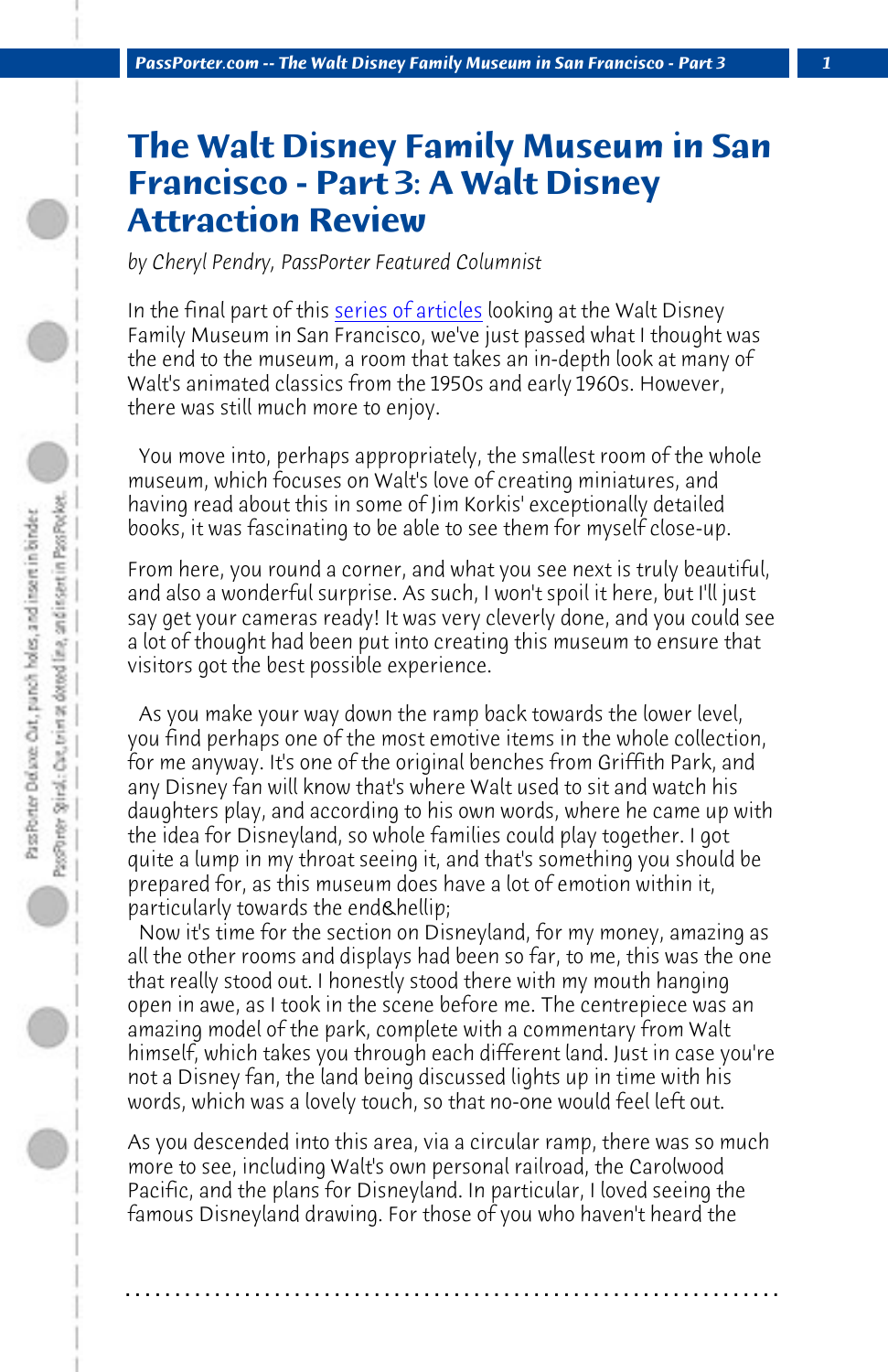story of this, essentially Herb Ryman was asked by Walt to put this together, and he did, with Walt's help, over the course of a weekend. You may have previously seen the drawing, without realizing the significance of it.

 There are also numerous photos of the construction of Disneyland, along with a car from Autopia, and those famous books of A to E tickets. Although I've been fortunate enough to see those before at an exhibition in Disneyland, I still love seeing these, having heard about them for so many years, before I finally clapped eyes on them.

 From here, the story continues through Walt's involvement with the Squaw Valley Winter Olympics of 1960, something else I knew nothing of before our visit, before heading into the section about the World's Fair. Given that this had some true Disney classic rides, I felt it was given the prominence it deserved, with souvenir maps, photos, and models of those attractions.

 Sadly, given when the World's Fair took place, I could tell that we were indeed finally heading to the end of the museum, as it charts Walt's life beautifully. The final room was by far the most emotional of all, and I'm sure not just for me, commemorating Walt's all too early death. I don't mind admitting I was moved to tears here, and I was very glad that the museum was relatively quiet on the day we visited, so no-one else could see.

 Although this is the final room of Walt's life, there is one final one that gives you a short reminder of everything he did, and achieved through photos, and the one thing that again comes through here is family. The Walt Disney Family Museum is certainly appropriately named, as family flows through everything you see here.

 So as a Disney fan, how did I find the museum? I will be honest, I came here with very high expectations, having heard great things about it from friends who had previously visited. I was worried perhaps it wouldn't live up to those expectations, but how wrong I was. It's a perfect tribute to an exceptional man. The best way I can describe it for those who haven't been fortunate enough to visit is that it's a bit like One Man's Dream in Disney's Hollywood Studios, but expanded, so that it fills hours of your time.

 Talking of time, it took us approximately two hours to get around everything, and I felt that was a good pace, as I got to spend sufficient time in every room, just taking in all the exhibits, and learning more about Walt. I certainly wouldn't have wanted any less time than that.

**. . . . . . . . . . . . . . . . . . . . . . . . . . . . . . . . . . . . . . . . . . . . . . . . . . . . . . . . . . . . . . . . . .**